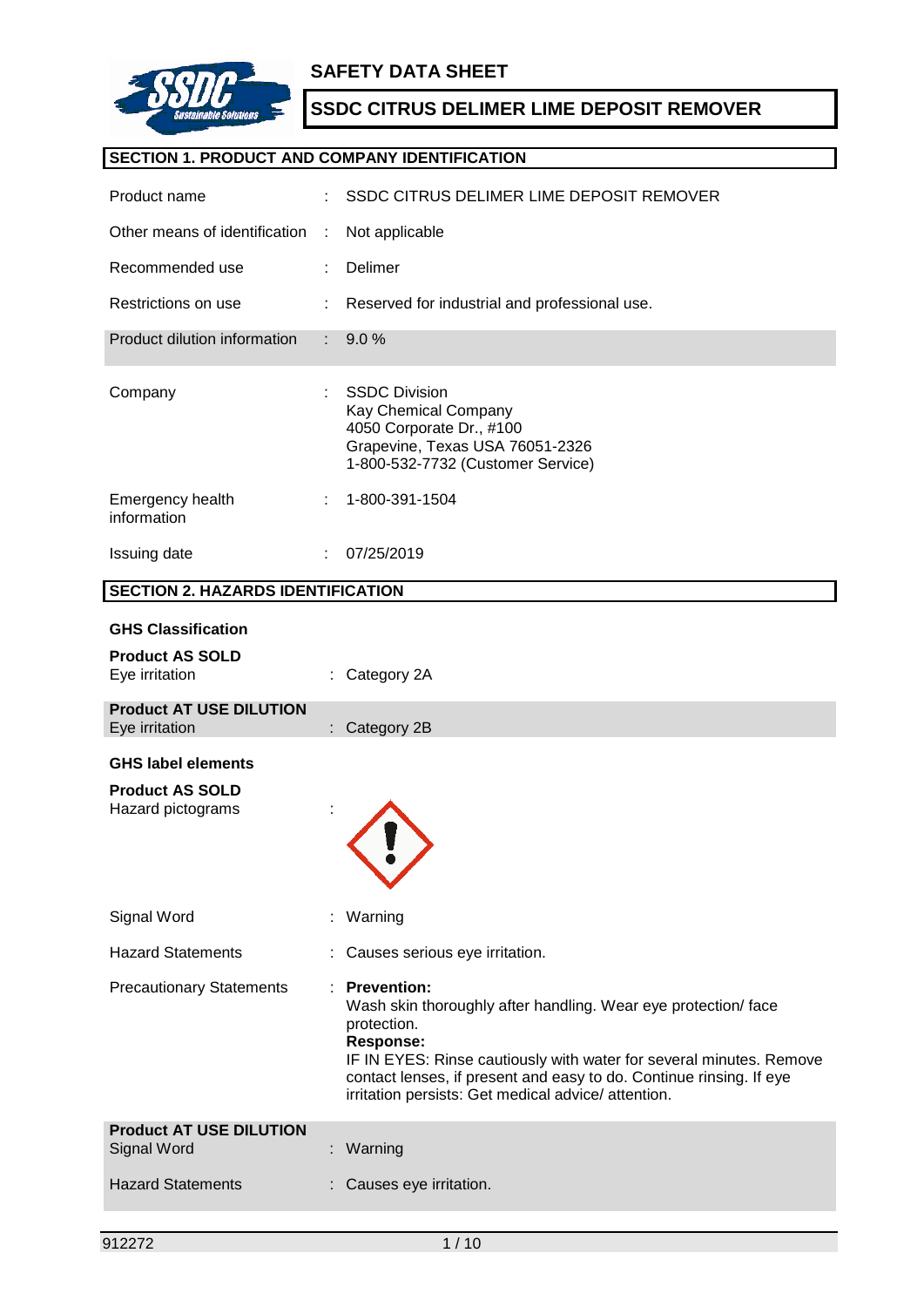| <b>Precautionary Statements</b>                                       | : Prevention:<br>Wash skin thoroughly after handling.<br><b>Response:</b> | IF IN EYES: Rinse cautiously with water for several minutes. Remove<br>contact lenses, if present and easy to do. Continue rinsing. If eye<br>irritation persists: Get medical advice/ attention.  |                                        |
|-----------------------------------------------------------------------|---------------------------------------------------------------------------|----------------------------------------------------------------------------------------------------------------------------------------------------------------------------------------------------|----------------------------------------|
| <b>Product AS SOLD</b><br><b>Other hazards</b>                        | chlorine gas.                                                             | Do not mix with bleach or other chlorinated products – will cause                                                                                                                                  |                                        |
| <b>Product AT USE DILUTION</b><br><b>Other hazards</b>                | chlorine gas.                                                             | : Do not mix with bleach or other chlorinated products - will cause                                                                                                                                |                                        |
| <b>SECTION 3. COMPOSITION/INFORMATION ON INGREDIENTS</b>              |                                                                           |                                                                                                                                                                                                    |                                        |
| <b>Product AS SOLD</b><br>Pure substance/mixture                      | Mixture                                                                   |                                                                                                                                                                                                    |                                        |
| <b>Chemical name</b><br>citric acid                                   |                                                                           | CAS-No.<br>77-92-9                                                                                                                                                                                 | <b>Concentration (%)</b><br>$60 - 100$ |
| <b>Product AT USE DILUTION</b><br><b>Chemical name</b><br>citric acid |                                                                           | CAS-No.<br>77-92-9                                                                                                                                                                                 | <b>Concentration (%)</b><br>$5 - 10$   |
| <b>SECTION 4. FIRST AID MEASURES</b>                                  |                                                                           |                                                                                                                                                                                                    |                                        |
| <b>Product AS SOLD</b><br>In case of eye contact                      |                                                                           | : IF IN EYES: Rinse cautiously with water for several minutes. Remove<br>contact lenses, if present and easy to do. Continue rinsing. If eye<br>irritation persists: Get medical advice/attention. |                                        |
| In case of skin contact                                               | : Rinse with plenty of water.                                             |                                                                                                                                                                                                    |                                        |
| If swallowed                                                          |                                                                           | Rinse mouth. Get medical attention if symptoms occur.                                                                                                                                              |                                        |
| If inhaled                                                            |                                                                           | Get medical attention if symptoms occur.                                                                                                                                                           |                                        |
| Protection of first-aiders                                            | protective equipment.                                                     | If potential for exposure exists refer to Section 8 for specific personal                                                                                                                          |                                        |
| Notes to physician                                                    | Treat symptomatically.                                                    |                                                                                                                                                                                                    |                                        |
| Most important symptoms<br>and effects, both acute and<br>delayed     | symptoms.                                                                 | See Section 11 for more detailed information on health effects and                                                                                                                                 |                                        |
| <b>Product AT USE DILUTION</b><br>In case of eye contact              | Rinse with plenty of water.                                               |                                                                                                                                                                                                    |                                        |
| In case of skin contact                                               | Rinse with plenty of water.                                               |                                                                                                                                                                                                    |                                        |
| If swallowed                                                          |                                                                           | Rinse mouth. Get medical attention if symptoms occur.                                                                                                                                              |                                        |
| If inhaled                                                            |                                                                           | Get medical attention if symptoms occur.                                                                                                                                                           |                                        |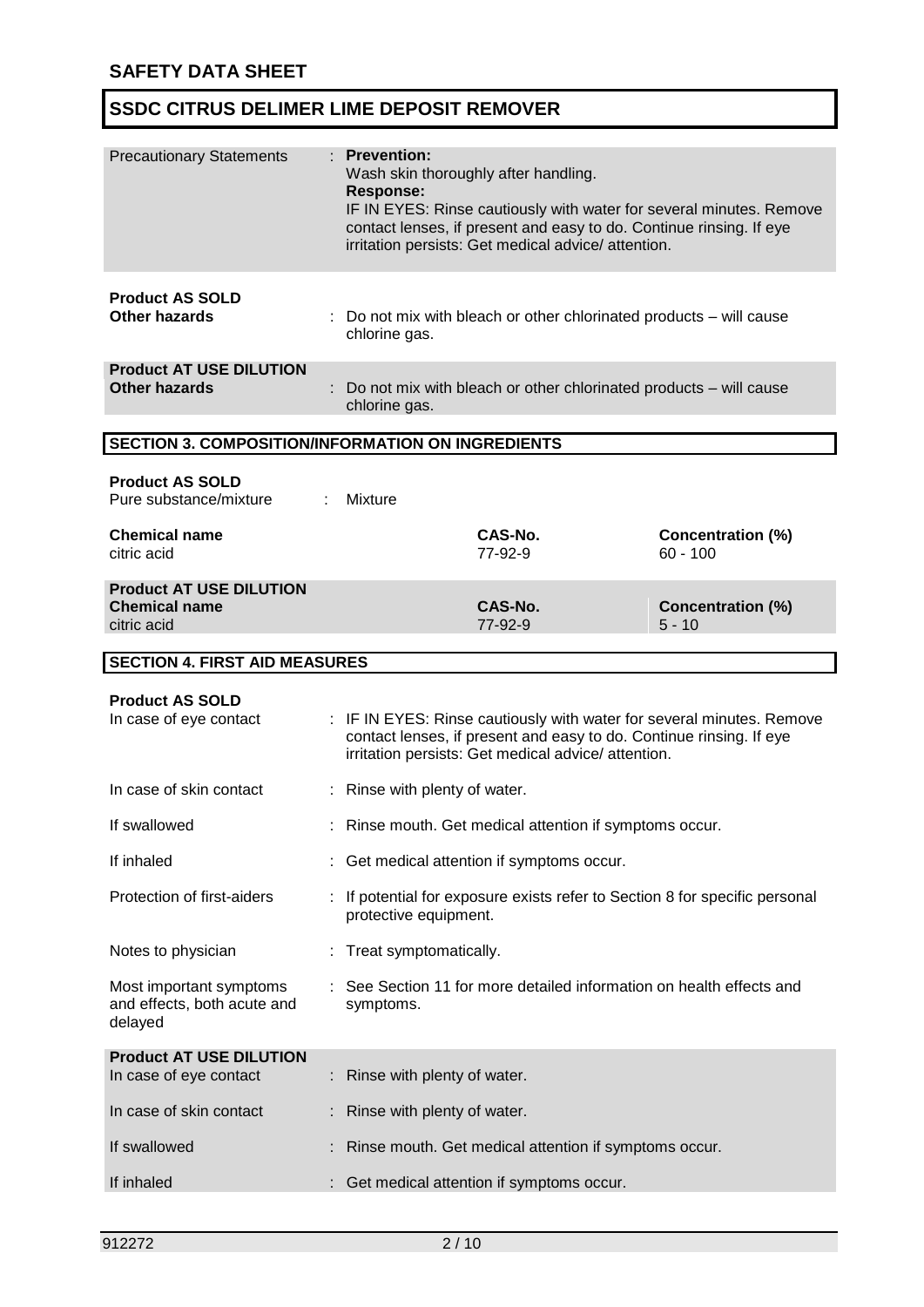# **SECTION 5. FIRE-FIGHTING MEASURES**

## **Product AS SOLD**

| Suitable extinguishing media                      | : Use extinguishing measures that are appropriate to local<br>circumstances and the surrounding environment.                                                                          |
|---------------------------------------------------|---------------------------------------------------------------------------------------------------------------------------------------------------------------------------------------|
| Unsuitable extinguishing<br>media                 | : None known.                                                                                                                                                                         |
| Specific hazards during fire<br>fighting          | : Not flammable or combustible.                                                                                                                                                       |
| Hazardous combustion<br>products                  | Decomposition products may include the following materials:<br>Carbon oxides                                                                                                          |
| Special protective equipment<br>for fire-fighters | : Use personal protective equipment.                                                                                                                                                  |
| Specific extinguishing<br>methods                 | : Fire residues and contaminated fire extinguishing water must be<br>disposed of in accordance with local regulations. In the event of fire<br>and/or explosion do not breathe fumes. |

# **SECTION 6. ACCIDENTAL RELEASE MEASURES**

| <b>Product AS SOLD</b><br>Personal precautions,<br>protective equipment and<br>emergency procedures         | : Ensure clean-up is conducted by trained personnel only. Refer to<br>protective measures listed in sections 7 and 8.                                                                                                                                                                                                                                                                           |
|-------------------------------------------------------------------------------------------------------------|-------------------------------------------------------------------------------------------------------------------------------------------------------------------------------------------------------------------------------------------------------------------------------------------------------------------------------------------------------------------------------------------------|
| Environmental precautions                                                                                   | : Do not allow contact with soil, surface or ground water.                                                                                                                                                                                                                                                                                                                                      |
| Methods and materials for<br>containment and cleaning up                                                    | : Sweep up and shovel into suitable containers for disposal.                                                                                                                                                                                                                                                                                                                                    |
| <b>Product AT USE DILUTION</b><br>Personal precautions,<br>protective equipment and<br>emergency procedures | : Refer to protective measures listed in sections 7 and 8.                                                                                                                                                                                                                                                                                                                                      |
| Environmental precautions                                                                                   | : Do not allow contact with soil, surface or ground water.                                                                                                                                                                                                                                                                                                                                      |
| Methods and materials for<br>containment and cleaning up                                                    | : Stop leak if safe to do so. Contain spillage, and then collect with non-<br>combustible absorbent material, (e.g. sand, earth, diatomaceous<br>earth, vermiculite) and place in container for disposal according to<br>local / national regulations (see section 13). For large spills, dike<br>spilled material or otherwise contain material to ensure runoff does not<br>reach a waterway. |

#### **SECTION 7. HANDLING AND STORAGE**

### **Product AS SOLD**

| Advice on safe handling     | : Avoid contact with skin and eyes. Wash hands thoroughly after<br>handling. Do not mix with bleach or other chlorinated products – will<br>cause chlorine gas. In case of mechanical malfunction, or if in contact<br>with unknown dilution of product, wear full Personal Protective<br>Equipment (PPE). |
|-----------------------------|------------------------------------------------------------------------------------------------------------------------------------------------------------------------------------------------------------------------------------------------------------------------------------------------------------|
| Conditions for safe storage | : Keep out of reach of children. Store in suitable labeled containers.                                                                                                                                                                                                                                     |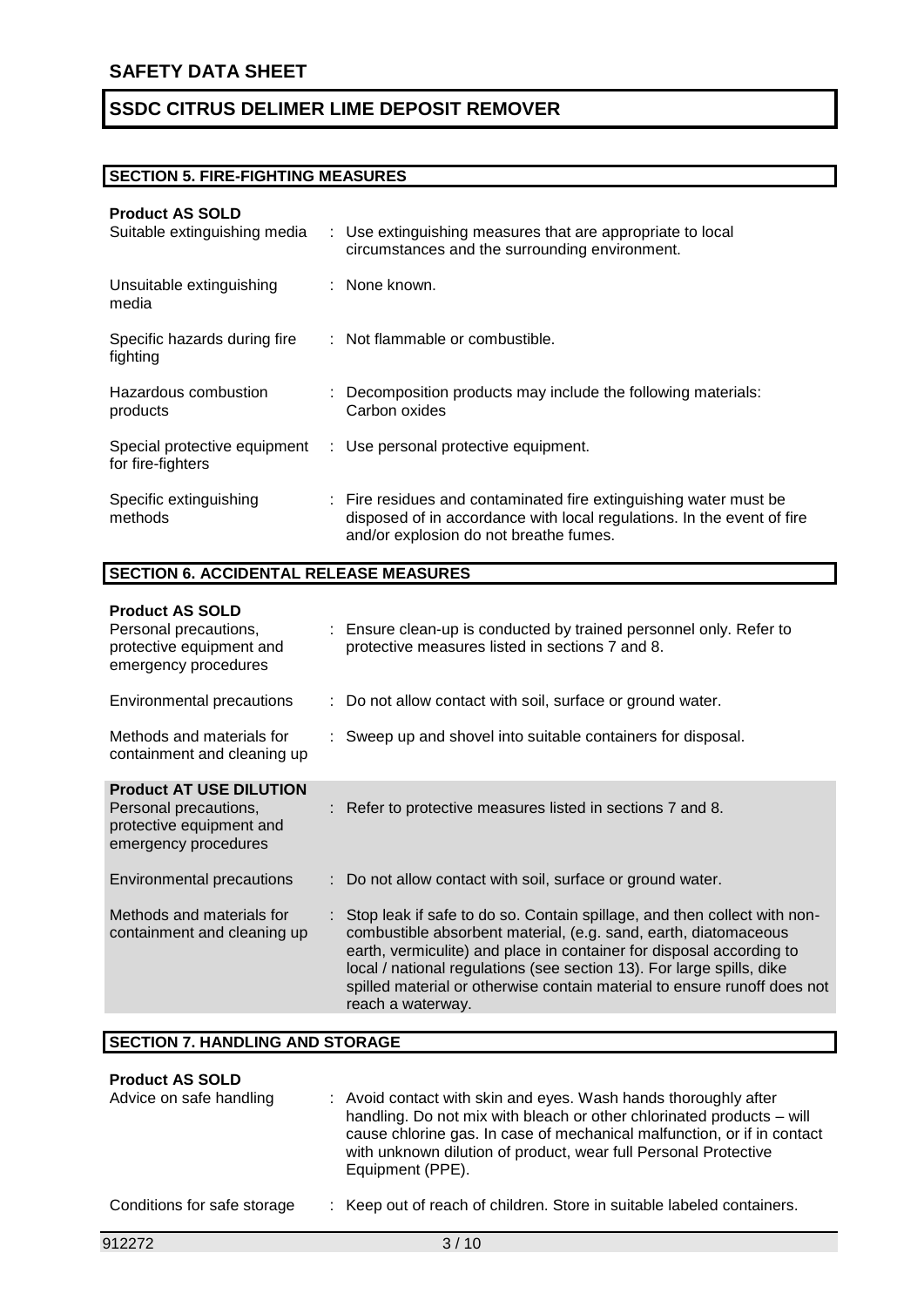| Storage temperature                                       | : $0 °C$ to $50 °C$                                                                                                                                                                                                                                                   |
|-----------------------------------------------------------|-----------------------------------------------------------------------------------------------------------------------------------------------------------------------------------------------------------------------------------------------------------------------|
| <b>Product AT USE DILUTION</b><br>Advice on safe handling | : Wash hands thoroughly after handling. Do not mix with bleach or other<br>chlorinated products – will cause chlorine gas. In case of mechanical<br>malfunction, or if in contact with unknown dilution of product, wear full<br>Personal Protective Equipment (PPE). |
| Conditions for safe storage                               | : Keep away from strong bases. Keep out of reach of children. Store in<br>suitable labeled containers.                                                                                                                                                                |

## **SECTION 8. EXPOSURE CONTROLS/PERSONAL PROTECTION**

## **Product AS SOLD**

## **Ingredients with workplace control parameters**

Contains no substances with occupational exposure limit values.

| Engineering measures                                          | Good general ventilation should be sufficient to control worker<br>exposure to airborne contaminants.                                           |
|---------------------------------------------------------------|-------------------------------------------------------------------------------------------------------------------------------------------------|
| Personal protective equipment                                 |                                                                                                                                                 |
| Eye protection                                                | : Safety glasses with side-shields                                                                                                              |
| Hand protection                                               | : No special protective equipment required.                                                                                                     |
| Skin protection                                               | : No special protective equipment required.                                                                                                     |
| Respiratory protection                                        | No personal respiratory protective equipment normally required.                                                                                 |
| Hygiene measures                                              | : Handle in accordance with good industrial hygiene and safety<br>practice. Wash face, hands and any exposed skin thoroughly after<br>handling. |
| <b>Product AT USE DILUTION</b><br><b>Engineering measures</b> | : Good general ventilation should be sufficient to control worker<br>exposure to airborne contaminants.                                         |
| Personal protective equipment                                 |                                                                                                                                                 |
| Eye protection                                                | : No special protective equipment required.                                                                                                     |
| Hand protection                                               | No special protective equipment required.                                                                                                       |
| Skin protection                                               | No special protective equipment required.                                                                                                       |
| Respiratory protection                                        | : No personal respiratory protective equipment normally required.                                                                               |
| <b>SECTION 9. PHYSICAL AND CHEMICAL PROPERTIES</b>            |                                                                                                                                                 |

|            | <b>Product AS SOLD</b> | <b>Product AT USE DILUTION</b> |
|------------|------------------------|--------------------------------|
| Appearance | : solid                | liquid                         |
| Color      | $:$ clear, white       | colorless                      |
| Odor       | odorless               | odorless                       |
| pH         | $: 2.2, (1\%)$         | 2.0                            |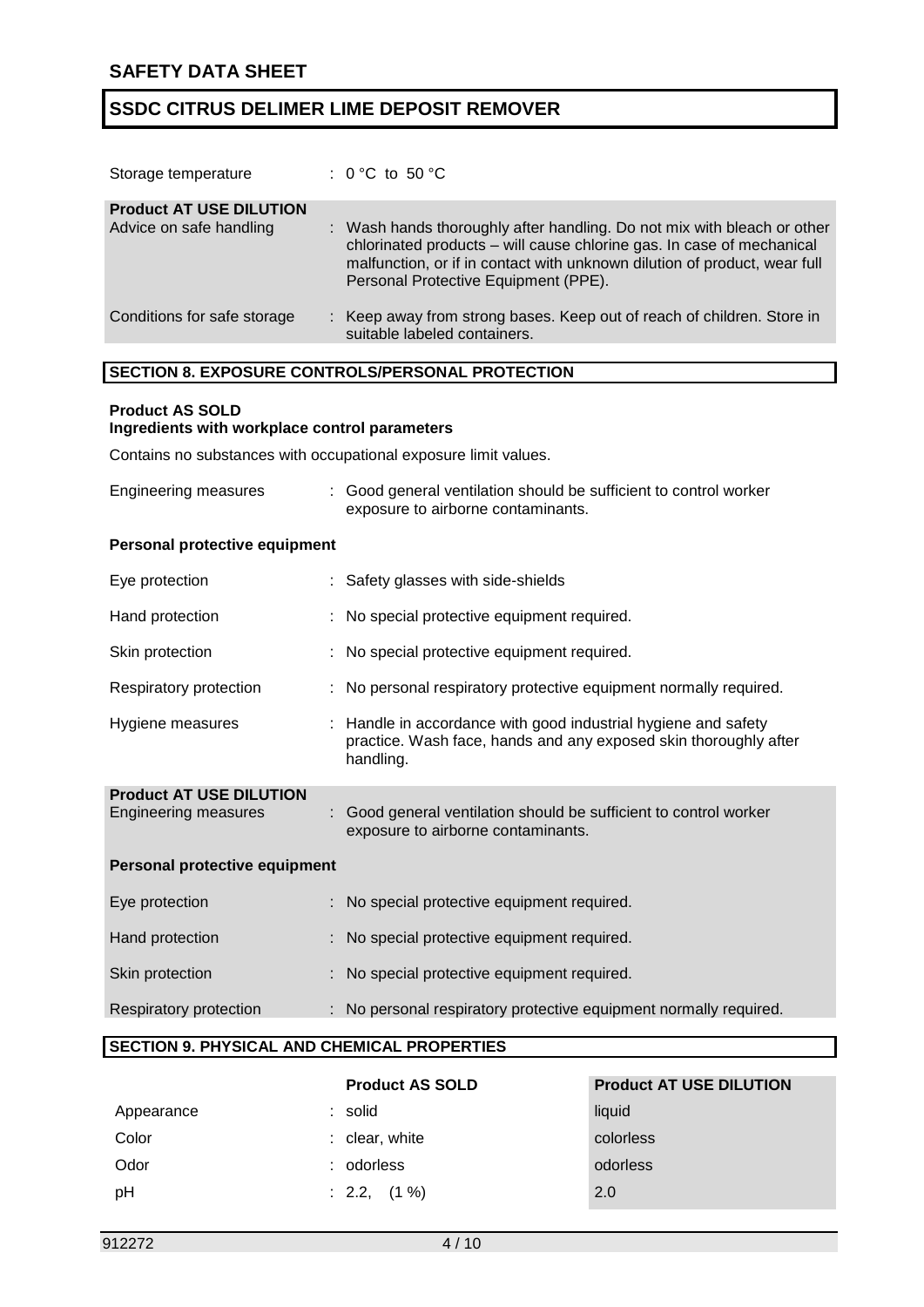| Flash point                                | Not applicable, Does not sustain combustion.             |
|--------------------------------------------|----------------------------------------------------------|
| <b>Odor Threshold</b>                      | No data available                                        |
| Melting point/freezing point               | : No data available                                      |
| Initial boiling point and<br>boiling range | No data available                                        |
| Evaporation rate                           | : No data available                                      |
| Flammability (solid, gas)                  | No data available                                        |
| Upper explosion limit                      | No data available                                        |
| Lower explosion limit                      | No data available                                        |
| Vapor pressure                             | No data available                                        |
| Relative vapor density                     | No data available                                        |
| Relative density                           | $: 1.44 - 1.64$                                          |
| Water solubility                           | No data available                                        |
| Solubility in other solvents               | No data available                                        |
| Partition coefficient: n-<br>octanol/water | : No data available                                      |
| Autoignition temperature                   | No data available                                        |
| Thermal decomposition                      | No data available                                        |
| Viscosity, kinematic                       | No data available                                        |
| <b>Explosive properties</b>                | No data available                                        |
| Oxidizing properties                       | The substance or mixture is not classified as oxidizing. |
| Molecular weight                           | No data available                                        |
| <b>VOC</b>                                 | No data available                                        |

# **SECTION 10. STABILITY AND REACTIVITY**

| <b>Product AS SOLD</b><br>Reactivity  | : No dangerous reaction known under conditions of normal use.                                   |
|---------------------------------------|-------------------------------------------------------------------------------------------------|
| Chemical stability                    | : Stable under normal conditions.                                                               |
| Possibility of hazardous<br>reactions | : Do not mix with bleach or other chlorinated products – will cause<br>chlorine gas.            |
| Conditions to avoid                   | : None known.                                                                                   |
| Incompatible materials                | : Bases<br>Metals                                                                               |
| Hazardous decomposition<br>products   | : In case of fire hazardous decomposition products may be produced<br>such as:<br>Carbon oxides |

# **SECTION 11. TOXICOLOGICAL INFORMATION**

| Information on likely routes of : Eye contact, Skin contact |  |
|-------------------------------------------------------------|--|
| exposure                                                    |  |

### **Potential Health Effects**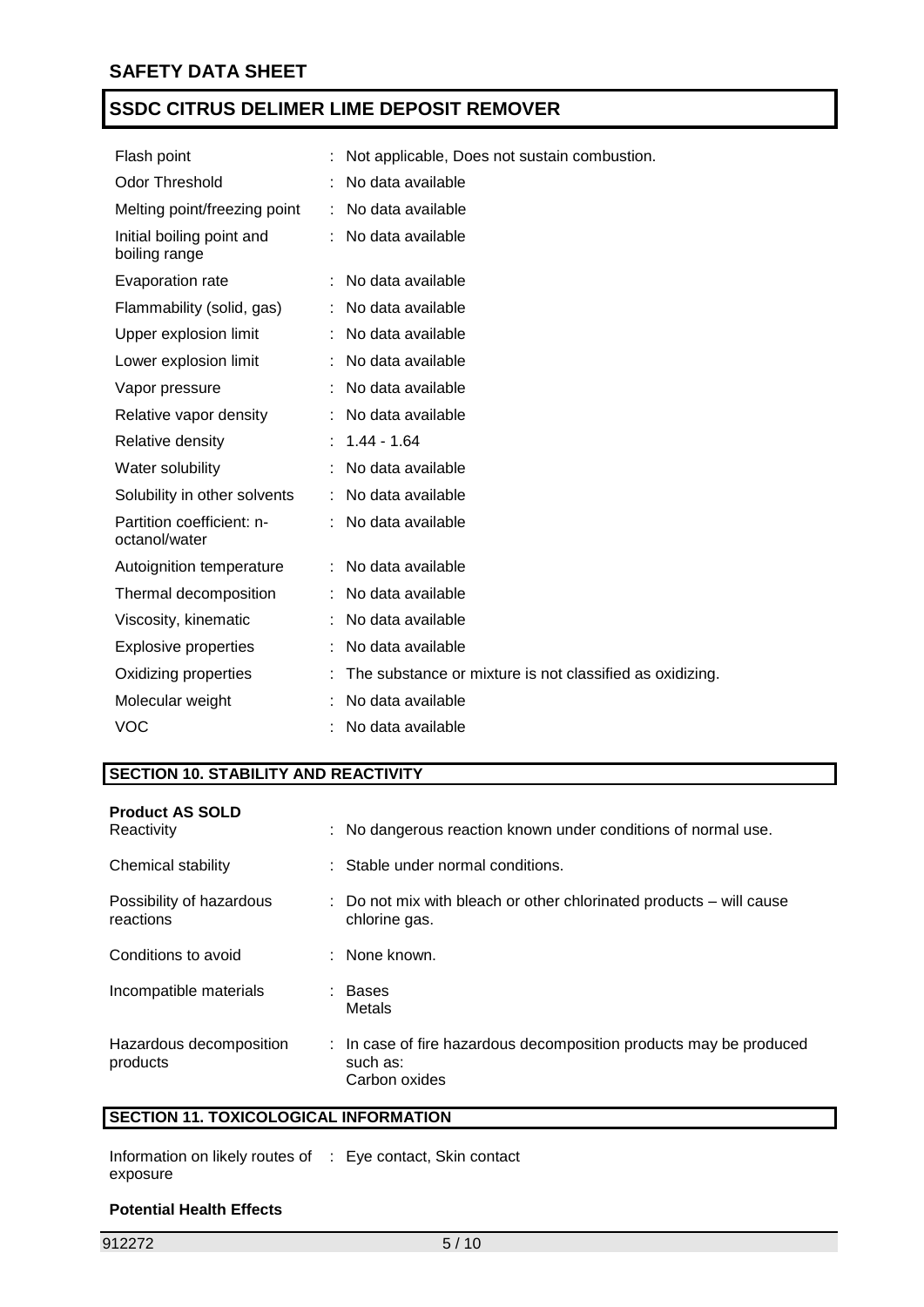| <b>Product AS SOLD</b><br>Eyes         | : Causes serious eye irritation.                              |
|----------------------------------------|---------------------------------------------------------------|
| Skin                                   | : Health injuries are not known or expected under normal use. |
| Ingestion                              | : Health injuries are not known or expected under normal use. |
| Inhalation                             | : Health injuries are not known or expected under normal use. |
| Chronic Exposure                       | : Health injuries are not known or expected under normal use. |
| <b>Product AT USE DILUTION</b><br>Eyes | : Causes eye irritation.                                      |
| <b>Skin</b>                            | : Health injuries are not known or expected under normal use. |
| Ingestion                              | : Health injuries are not known or expected under normal use. |
| Inhalation                             | Health injuries are not known or expected under normal use.   |
| <b>Chronic Exposure</b>                | : Health injuries are not known or expected under normal use. |
|                                        |                                                               |

# **Experience with human exposure**

| <b>Product AS SOLD</b>                   |                                  |
|------------------------------------------|----------------------------------|
| Eye contact                              | Redness, Pain, Irritation        |
| Skin contact                             | : No symptoms known or expected. |
| Ingestion                                | : No symptoms known or expected. |
| Inhalation                               | No symptoms known or expected.   |
| <b>Product AT USE DILUTION</b>           |                                  |
| Eye contact                              | Redness, Irritation              |
| Skin contact                             | : No symptoms known or expected. |
| Ingestion                                | No symptoms known or expected.   |
| Inhalation                               | No symptoms known or expected.   |
| <b>Toxicity</b>                          |                                  |
| <b>Product AS SOLD</b><br><b>Product</b> |                                  |
| Acute oral toxicity                      | : No data available              |
| Acute inhalation toxicity                | : No data available              |
| Acute dermal toxicity                    | No data available                |
| Respiratory or skin<br>sensitization     | No data available                |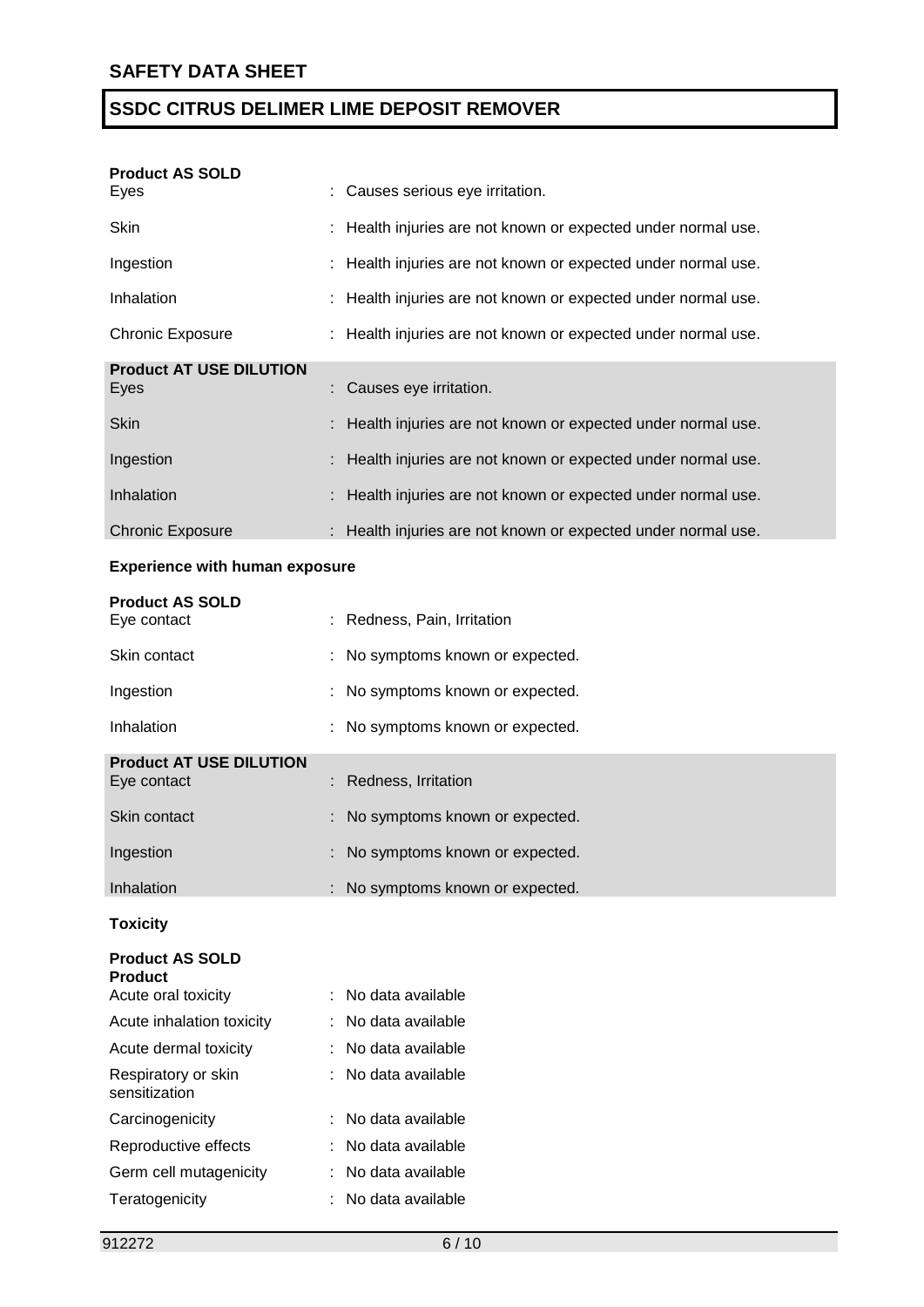| STOT-single exposure   | : No data available                     |
|------------------------|-----------------------------------------|
| STOT-repeated exposure | : No data available                     |
| Aspiration toxicity    | : No data available                     |
| <b>Components</b>      |                                         |
| Acute oral toxicity    | : citric acid<br>LD50 Rat: 11,700 mg/kg |

# **SECTION 12. ECOLOGICAL INFORMATION**

| <b>Product AS SOLD</b><br><b>Ecotoxicity</b>           |                                                       |
|--------------------------------------------------------|-------------------------------------------------------|
| <b>Environmental Effects</b>                           | : This product has no known ecotoxicological effects. |
| <b>Product</b>                                         |                                                       |
| Toxicity to fish                                       | : No data available                                   |
| Toxicity to daphnia and other<br>aquatic invertebrates | : No data available                                   |
| Toxicity to algae                                      | : No data available                                   |
| <b>Components</b>                                      |                                                       |
| Toxicity to fish                                       | $:$ citric acid<br>96 h LC50 Fish: > 100 mg/l         |
| <b>Persistence and degradability</b>                   |                                                       |
| <b>Product AS SOLD</b><br>Readily biodegradable.       |                                                       |

# **Product AT USE DILUTION**

Readily biodegradable.

#### **Bioaccumulative potential**

No data available

#### **Mobility in soil**

No data available

#### **Other adverse effects**

No data available

### **SECTION 13. DISPOSAL CONSIDERATIONS**

| <b>Product AS SOLD</b><br>Disposal methods | : Where possible recycling is preferred to disposal or incineration. If<br>recycling is not practicable, dispose of in compliance with local<br>regulations. Dispose of wastes in an approved waste disposal facility.                        |
|--------------------------------------------|-----------------------------------------------------------------------------------------------------------------------------------------------------------------------------------------------------------------------------------------------|
| Disposal considerations                    | : Dispose of as unused product. Empty containers should be taken to<br>an approved waste handling site for recycling or disposal. Do not re-<br>use empty containers. Dispose of in accordance with local, state, and<br>federal regulations. |
| RCRA - Resource                            | : D002 (Corrosive)                                                                                                                                                                                                                            |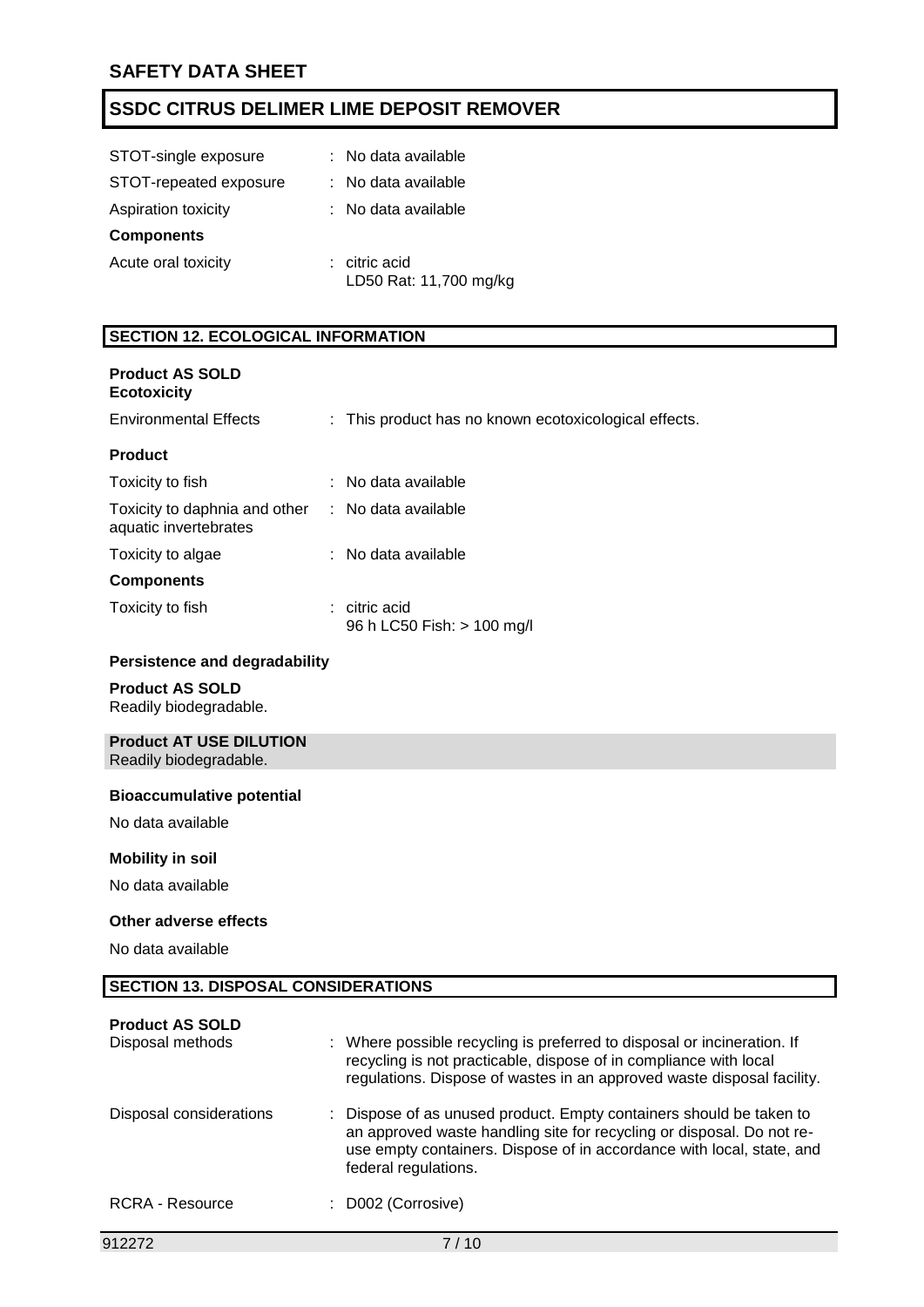Conservation and Recovery Authorization Act Hazardous waste

| <b>Product AT USE DILUTION</b><br>Disposal methods | : Diluted product can be flushed to sanitary sewer.                    |
|----------------------------------------------------|------------------------------------------------------------------------|
| Disposal considerations                            | : Dispose of in accordance with local, state, and federal regulations. |

## **SECTION 14. TRANSPORT INFORMATION**

#### **Product AS SOLD**

The shipper/consignor/sender is responsible to ensure that the packaging, labeling, and markings are in compliance with the selected mode of transport.

#### **Land transport (DOT)**

Not dangerous goods

#### **Sea transport (IMDG/IMO)**

Not dangerous goods

#### **SECTION 15. REGULATORY INFORMATION**

#### **Product AS SOLD**

#### **EPCRA - Emergency Planning and Community Right-to-Know**

#### **CERCLA Reportable Quantity**

This material does not contain any components with a CERCLA RQ.

#### **SARA 304 Extremely Hazardous Substances Reportable Quantity**

This material does not contain any components with a section 304 EHS RQ.

| SARA 311/312 Hazards | : Serious eye damage or eye irritation                                                                                                                                                    |
|----------------------|-------------------------------------------------------------------------------------------------------------------------------------------------------------------------------------------|
| <b>SARA 302</b>      | : This material does not contain any components with a section 302<br>EHS TPQ.                                                                                                            |
| <b>SARA 313</b>      | : This material does not contain any chemical components with known<br>CAS numbers that exceed the threshold (De Minimis) reporting levels<br>established by SARA Title III, Section 313. |

#### **California Prop. 65**

This product does not contain any chemicals known to the State of California to cause cancer, birth, or any other reproductive defects.

#### **California Cleaning Product Right to Know Act of 2017 (SB 258)**

This regulation applies to this product.

| Chemical Name                                                     | CAS-No. | Function       | List(s)        |
|-------------------------------------------------------------------|---------|----------------|----------------|
| citric acid                                                       | 77-92-9 | Cleaning Agent | Not Applicable |
| *refer to ecolab.com/sds for electronic links to designated lists |         |                |                |

#### **The ingredients of this product are reported in the following inventories:**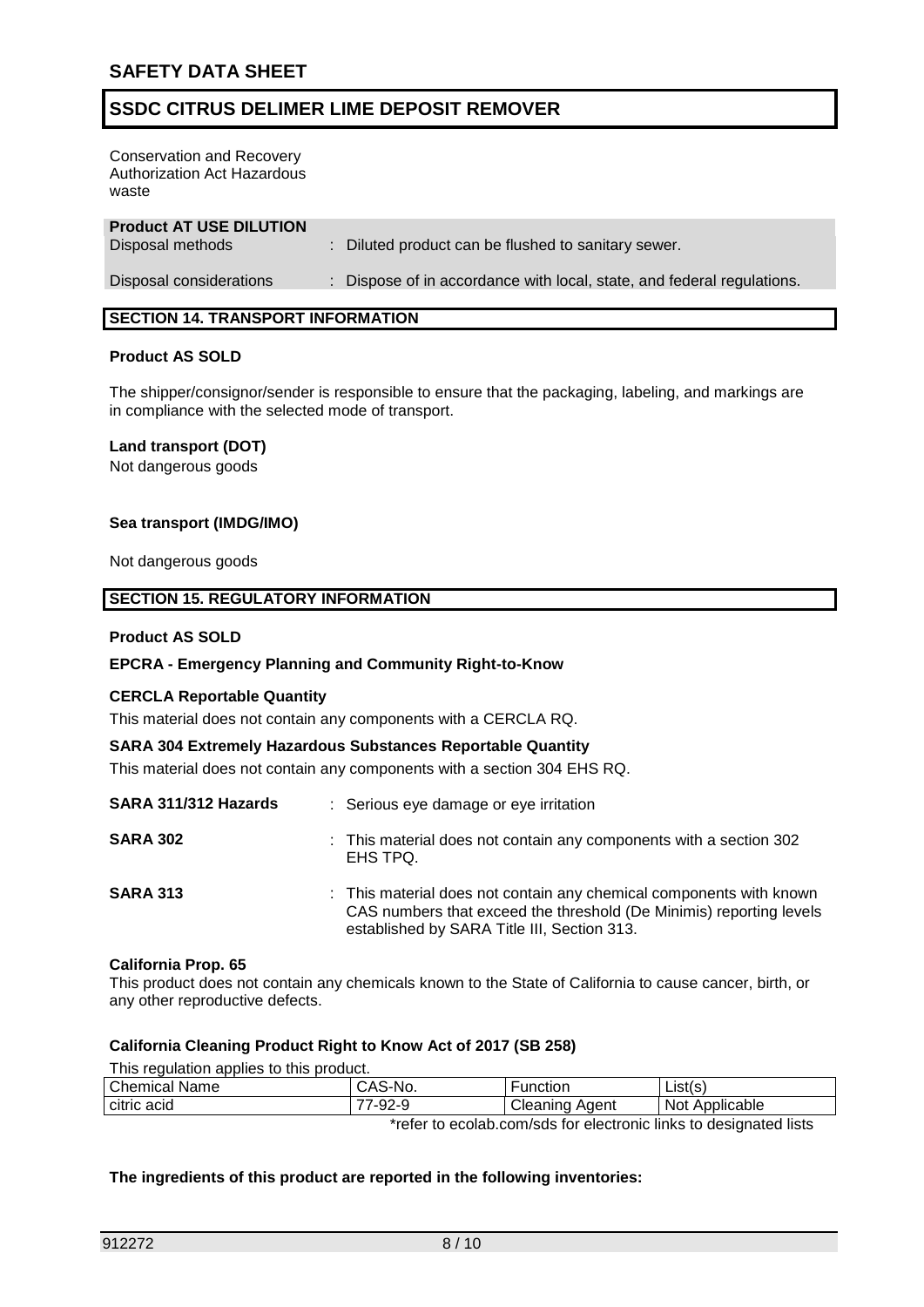### **United States TSCA Inventory** :

All substances listed as active on the TSCA inventory

# **Canadian Domestic Substances List (DSL)** :

All components of this product are on the Canadian DSL

## **Australia Inventory of Chemical Substances (AICS)** :

On the inventory, or in compliance with the inventory

#### **New Zealand. Inventory of Chemical Substances** : not determined

### **Japan. ENCS - Existing and New Chemical Substances Inventory** :

On the inventory, or in compliance with the inventory

### **Korea. Korean Existing Chemicals Inventory (KECI)** :

On the inventory, or in compliance with the inventory

# **Philippines Inventory of Chemicals and Chemical Substances (PICCS)** :

On the inventory, or in compliance with the inventory

#### **China. Inventory of Existing Chemical Substances in China (IECSC)** : On the inventory, or in compliance with the inventory

#### **Taiwan Chemical Substance Inventory (TCSI)** :

On the inventory, or in compliance with the inventory

### **SECTION 16. OTHER INFORMATION**



### **Product AT USE DILUTION**